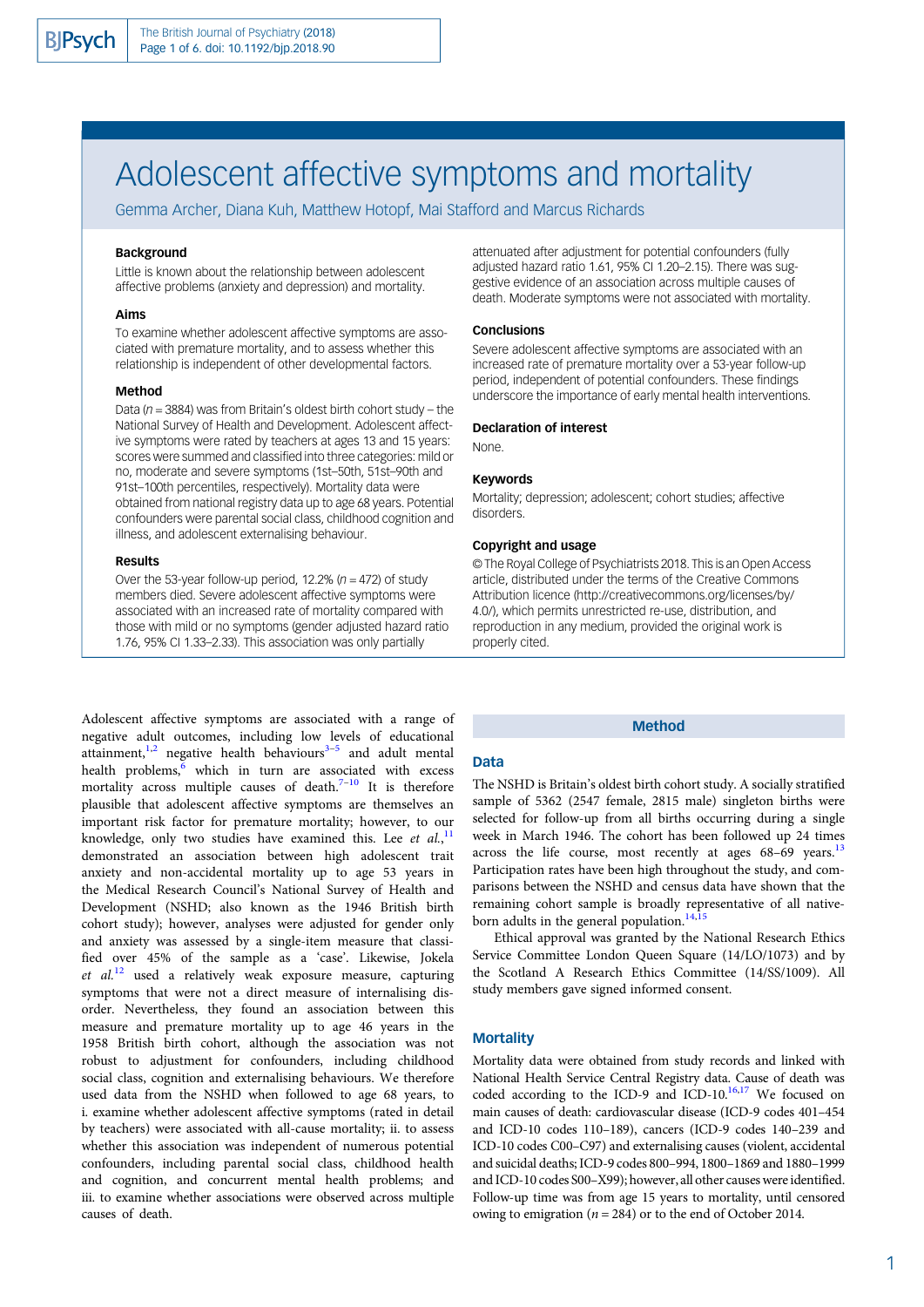# Adolescent affective symptoms

Affective symptoms were assessed by teachers, using a forerunner of the Rutter B questionnaire,  $^{18}$  $^{18}$  $^{18}$  which predates the introduction of diagnostic criteria. At ages 13 and 15 years, teachers were asked to rate the study member's behaviour compared with other children in the class, using a three-category response scale: more than, the same or less than other children. The questionnaires were subjected to exploratory factor analysis, which identified three distinct factors relating to emotional problems, externalising behaviour (conduct problems) and self-organisation.[19,20](#page-5-0) Ten items were indicators of emotional problems: anxious, always tired and washed out, frightened of rough games, extremely fearful, avoids attention, usually gloomy and sad, timid child, unable to make friends, diffident about competing and unduly miserable or worried about criticism; model fit indices of measurement invariance indicated excellent fit, suggesting adequate reliability.<sup>[20](#page-5-0)</sup> The factor scores of Xu et  $al$ <sup>20</sup> for emotional problems were standardised with z-scores at ages 13 and 15 years, and then summed to create a single measure of adolescent affective symptoms.

We generated a three-category ordinal variable based on previ-ously used cut-off points:<sup>2,[19](#page-5-0)</sup> study members between the 1st and 50th percentiles were classified as having mild or no symptoms, those between the 50th and 90th percentiles were classified as having moderate symptoms and those between the 91st and 100th percentiles were classified as having severe symptoms. The cut-off point for severe symptoms is in keeping with 12-month prevalence rates for adolescent anxiety and depressive disorders reported in samples in Europe and the USA $^{21}$  $^{21}$  $^{21}$  (6.9–9.5% for anxiety and 2.1–3.4% for depressive disorders).

# Confounding factors

Potential confounders were identified a priori as childhood social, psychological and physical health factors associated with lifetime mental health and mortality in other studies, including the NSHD.<sup>22-[24](#page-5-0)</sup> These were prospectively measured childhood social class (based on the occupation of the study member's father at age 11 years, or if this was unknown, at age 4 or 15 years, and coded into six groups according to the Registrar-General's classification), childhood cognition at age 8 years (derived from tests designed by the National Foundation for Education Research and described in detail elsewhere $^{25}$ ), teacher-rated adolescent externalising behaviour at ages 13–15 years (derived from factor analysis by Xu et  $al^{20}$ ), birth weight (in kilograms, obtained from birth records), childhood sickness absence (0–4 weeks, 4–10 weeks and 10+ weeks, obtained from school records spanning ages 6–12 years) and childhood hospital admission at ages 0–5 years, 6–10 years and 11–15 years (obtained from parental interviews, school attendance records, medical examinations and hospital in-patient records). Schizophrenia was ascertained by questionnaire, interview, and hos-pital and general practitioner contact data up to age 43 years.<sup>[26](#page-5-0)</sup> Health behaviours and other adult psychiatric or psychological problems<sup>27</sup> were not included as potential confounders because we considered these variables to be potential mediators on the causal pathway.

# Analyses

We used Kaplan–Meier graphs to compare the survival probability of those with mild or no, moderate and severe affective symptoms over the follow-up period, and tested the equality of survival curves with a log-rank test. Cox proportional hazards models were used to investigate the relationship between adolescent affective symptoms and all-cause mortality rates. Models were first adjusted for gender. The gender-adjusted hazard ratios for affective symptoms were then adjusted for each potential confounder in turn,

with childhood sickness absence and hospital admissions grouped to represent physical health. A further model included all variables. The analyses were repeated using competing-risks analyses, to examine whether associations between affective symptoms and mortality were observed across different causes of death (cardiovascular, cancer, externalising and all other causes).

Gender interactions were tested using joint Wald tests; however, there was no evidence that associations differed in males and females ( $P = 0.86$  for all-cause mortality and  $P = 0.19 - 0.54$  for cause-specific mortality).

The proportional hazards assumption was checked by including an interaction term between log-time and affective symptoms. Associations were robust to sensitivity analyses, which included the use of a less stringent cut-off point to classify severe symptoms (84th–100th percentile) (see supplementary Table 1, available at [https://doi.org/10.1192/bjp.2018.90\)](https://doi.org/10.1192/bjp.2018.90), and the exclusion of people with schizophrenia ( $n = 24$ ) to examine whether associations were driven by concurrent mental disorder.

## Sample

Eligible participants included all those who had complete data on affective symptoms at ages 13 and 15 years and who were linked with the National Health Service Central Register. Of the original birth cohort ( $n = 5362$ ), 250 died and 838 refused participation in the study, emigrated or were unable to be traced before age 15 years. A further 342 had missing data on affective symptoms at ages 13–15 years, and 48 had non-linked mortality data, leaving 3884 study members in the analytical sample. To minimise data loss, multiple imputation with chained equations was used to impute missing data on the following covariates: birth weight  $(n = 17, 0.4\%)$ , childhood social class  $(n = 55, 1.4\%)$ , childhood cognition ( $n = 165$ , 4.2%) and childhood sickness absence ( $n = 647$ ,  $16.7\%$ ).<sup>[28,29](#page-5-0)</sup> The imputation analyses contained all study variables, including factors that have been shown to predict non-response in the NSHD, such as manual social class and poor childhood cognition.<sup>14</sup> Analyses were run across 20 imputed data-sets. On visual inspection, the imputed results were very similar to those using observed values (see supplementary Table 2 for non-imputed results, and supplementary Fig. 1 for fully adjusted survival curves based on non-imputed data; the Kaplan–Meier function is not currently supported for imputed data). All analyses were carried out in STATA version 13.1.

# Results

[Table 1](#page-2-0) shows the characteristics of the original (non-imputed) data and imputed study sample were similar. Mean follow-up for mortality after age 15 years was 48.8 years (range 3.4–53.0), with a total of 189 609 person-years and 472 deaths. Males had a slightly higher mortality rate than females (2.75 compared with 2.21 per 1000 person-years, respectively). For both genders, the most common cause of death was cancer, followed by cardiovascular disease and externalising causes (violent, accidental or suicidal deaths). All other causes of death comprised diseases of the respiratory system (33.0%), digestive system (23.0%), nervous system (16.5%) and all other miscellaneous causes (27.5%). Affective symptoms were more commonly reported in females than males, with 10.5% of females and 7.6% of males rated as having severe symptoms.

[Fig. 1](#page-2-0) shows that study members rated with severe adolescent affective symptoms had the lowest survival probability throughout the follow-up period, followed by those with moderate and those with mild or no symptoms (the log-rank test showed that there was a difference in survival curves:  $\chi^2(2) = 14.1$ ,  $P < 0.001$ ). Markedly, the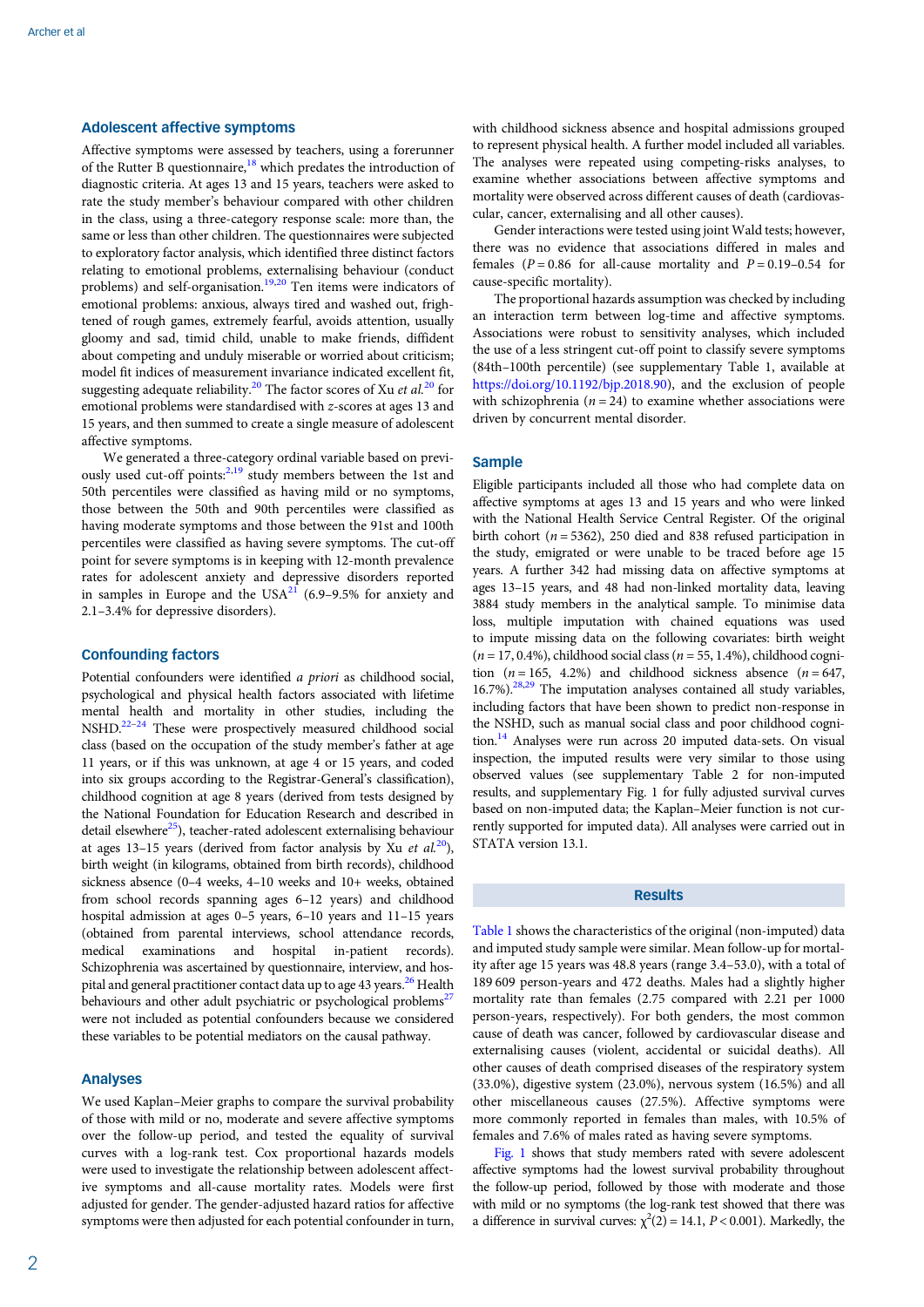<span id="page-2-0"></span>

|                                      |                | Non-imputed |            | Imputed    |             |  |
|--------------------------------------|----------------|-------------|------------|------------|-------------|--|
|                                      | $\overline{N}$ | All, %      | All, %     | Males, %   | Females, %  |  |
| Mortality                            |                |             |            |            |             |  |
| All-cause                            | 472            | 12.2        | 12.2       | 13.3       | 10.9        |  |
| Cause-specific mortality             |                |             |            |            |             |  |
| Cancer                               | 206            | 43.6        | 43.6       | 41.0       | 47.1        |  |
| Cardiovascular disease               | 117            | 24.8        | 24.8       | 26.5       | 22.6        |  |
| <b>Externalising causes</b>          | 58             | 12.3        | 12.3       | 14.2       | 9.8         |  |
| Other <sup>a</sup>                   | 91             | 19.3        | 19.3       | 18.3       | 20.6        |  |
| Affective symptoms                   |                |             |            |            |             |  |
| None/mild                            | 1942           | 50.0        | 50.0       | 53.9       | 45.8        |  |
| Moderate                             | 1592           | 41.0        | 41.0       | 38.4       | 43.7        |  |
| Severe                               | 350            | 9.0         | 9.0        | 7.6        | 10.5        |  |
| Childhood social class               |                |             |            |            |             |  |
| Professional                         | 220            | 5.8         | 5.7        | 5.7        | 5.7         |  |
| Intermediate                         | 703            | 18.4        | 18.3       | 19.2       | 17.4        |  |
| Skilled, non-manual                  | 572            | 14.9        | 14.9       | 14.6       | 15.2        |  |
| Skilled, manual                      | 1314           | 34.3        | 34.3       | 34.0       | 34.7        |  |
| Partly skilled                       | 760            | 19.9        | 19.9       | 19.4       | 20.4        |  |
| Unskilled                            | 260            | 6.8         | 6.8        | 7.1        | 6.5         |  |
| Birth weight, kg                     |                |             |            |            |             |  |
| Mean (s.d.)                          | 3867           | 3.40(0.51)  | 3.40(0.51) | 3.48(0.52) | 3.32 (0.50) |  |
| Childhood sickness absence, weeks    |                |             |            |            |             |  |
| $0 - 4$                              | 1680           | 51.9        | 52.7       | 53.5       | 51.8        |  |
| $4 - 10$                             | 1183           | 36.6        | 36.4       | 36.3       | 36.5        |  |
| $10+$                                | 374            | 11.6        | 10.9       | 10.2       | 11.7        |  |
| Childhood hospital admissions, years |                |             |            |            |             |  |
| $0 - 5$                              | 255            | 6.6         | 6.6        | 7.1        | 5.9         |  |
| $6 - 10$                             | 519            | 13.4        | 13.4       | 14.3       | 12.3        |  |
| $11 - 15$                            | 210            | 5.4         | 5.4        | 6.1        | 4.7         |  |

survival curve for severe symptoms continued to diverge for the duration of the follow-up period; the proportional hazards assumption was not violated ( $P = 0.58$ ). By age 68 years, 18.6% of the severe group had died compared with 10.8% in the mild or no problem group.

[Table 2](#page-3-0) shows the association between adolescent affective symptoms and all-cause mortality, adjusted for potential confounders. After adjustment for gender, severe affective symptoms were associated with a higher rate of mortality compared with those with mild or no symptoms (hazard ratio 1.76, 95% CI 1.33–2.33). Childhood social class, cognition, birth weight, sickness absence and hospital admissions all slightly attenuated the association. Adolescent externalising behaviour was a weak negative confounder, whereas birth weight had no explanatory role. After adjustment for all potential confounders, the association remained but was partially



Fig. 1 Gender-adjusted Kaplan–Meier survival curves for all-cause mortality by adolescent affective symptoms, based on 472 deaths  $(n = 3884)$ 

attenuated (hazard ratio 1.61, 95% CI 1.20–2.15). The exclusion of people with schizophrenia did not alter the results (hazard ratio 1.58, 95% CI 1.18–2.13). The hazard ratios for moderate compared with mild or no symptoms were only slightly raised across all analyses and these associations were not statistically significant.

[Table 3](#page-3-0) shows associations between affective symptoms and mortality, by cause of death. After adjustment for gender, severe affective symptoms were associated with an increased rate of cardiovascular mortality (subdistribution hazard ratio 1.92, 95% CI 1.11–3.32) and other causes of death (subdistribution hazard ratio 2.65, 95% CI 1.47–4.80), and showed a borderline association with cancer mortality (subdistribution hazard ratio 1.52, 95% CI 1.00–2.31), compared with those with mild or no symptoms. There was no evidence of an association between severe affective symptoms and externalising causes of death; however, reliable estimates could not be generated in this subgroup as there were only four from externalising causes deaths (one of which was suicide) among those with severe symptoms.

After adjustment for all potential confounders, an association remained between severe affective symptoms and other causes of death (subdistribution hazard ratio 2.03, 95% CI 1.07–3.85), but all other associations were attenuated to non-significance. The gender-adjusted subdistribution hazard ratios for cardiovascular mortality were attenuated by childhood social class (subdistribution hazard ratio 1.76, 95% CI 1.01–3.06), cognition (subdistribution hazard ratio 1.61, 95% CI 0.92–2.82), and childhood sickness absence and hospital admissions (subdistribution hazard ratio 1.82, 95% CI 1.06–3.16), whereas the gender-adjusted subdistribution hazard ratios for other causes were attenuated only by cognition (subdistribution hazard ratio 2.31, 95% CI 1.26–4.24) and childhood sickness absence and hospital admissions (subdistribution hazard ratio 2.21, 95% CI 1.20–4.05) (see supplementary Table 3). Estimates for cancer and externalising causes did not change with these adjustments (not shown).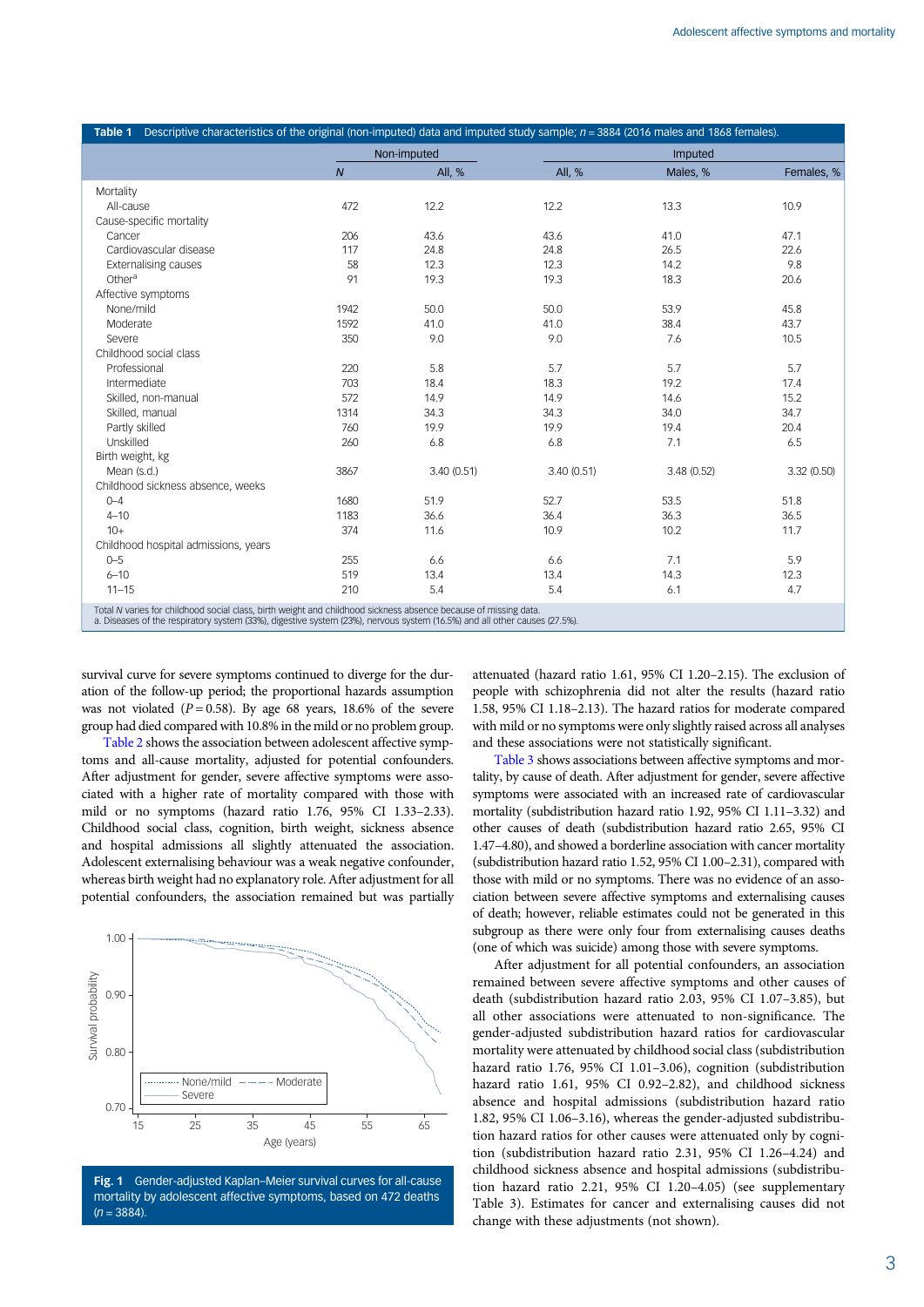<span id="page-3-0"></span>

| 20 imputations ( $n = 3884$ ).                                       | Affective | Hazard ratio          | <b>Test for linear</b> |
|----------------------------------------------------------------------|-----------|-----------------------|------------------------|
| Model                                                                | symptoms  | (95% CI)              | trend (P value)        |
| Adjusted for gender                                                  | None/mild | 1.0                   | < 0.001                |
|                                                                      | Moderate  | $1.15(0.95 - 1.40)$   |                        |
|                                                                      | Severe    | 1.76 (1.33-2.33)**    |                        |
| Adjusted for gender and childhood social class                       | None/mild | 1.0                   | < 0.01                 |
|                                                                      | Moderate  | 1.12 (0.92-1.37)      |                        |
|                                                                      | Severe    | $1.67(1.26 - 2.21**$  |                        |
| Adjusted for gender and cognition at age 8 years                     | None/mild | 1.0                   | < 0.01                 |
|                                                                      | Moderate  | 1.12 (0.92-1.37)      |                        |
|                                                                      | Severe    | $1.63(1.23 - 2.17)*$  |                        |
| Adjusted for gender and externalising behaviour at age 13-15 years   | None/mild | 1.0                   | < 0.001                |
|                                                                      | Moderate  | $1.18(0.97 - 1.43)$   |                        |
|                                                                      | Severe    | $1.81(1.37 - 2.40)**$ |                        |
| Adjusted for gender and birth weight                                 | None/mild | 1.0                   | < 0.001                |
|                                                                      | Moderate  | $1.15(0.95 - 1.40)$   |                        |
|                                                                      | Severe    | $1.76$ (1.33-2.33)**  |                        |
| Adjusted for gender, sickness absence at age 6-10 years and hospital | None/mild | 1.0                   | < 0.01                 |
| admissions at ages 0–6, 6–10 and 11–15 years                         | Moderate  | $1.14(0.94 - 1.39)$   |                        |
|                                                                      | Severe    | $1.64$ (1.23-2.18)*   |                        |
| Adjusted for all                                                     | None/mild | 1.0                   | < 0.01                 |
|                                                                      | Moderate  | $1.13(0.93 - 1.37)$   |                        |
|                                                                      | Severe    | $1.61(1.20 - 2.15)^*$ |                        |
| * $P < 0.05$ , ** $P < 0.001$ .                                      |           |                       |                        |

#### Table 3 Subdistribution hazard ratios for the association between affective symptoms at age 13-15 years and cause-specific mortality (15-67 years), based on 20 imputations  $(n = 3884)$ .

|                                                                                                                                                                                                                                                                                                                                                                   |                    |                       | Subdistribution hazard ratio (95% CI) |  |  |
|-------------------------------------------------------------------------------------------------------------------------------------------------------------------------------------------------------------------------------------------------------------------------------------------------------------------------------------------------------------------|--------------------|-----------------------|---------------------------------------|--|--|
| Cause of death                                                                                                                                                                                                                                                                                                                                                    | Affective symptoms | Gender adjusted       | Fully adjusted <sup>a</sup>           |  |  |
| Cancer (206 deaths)                                                                                                                                                                                                                                                                                                                                               | None/mild          | 1.0                   | 1.0                                   |  |  |
|                                                                                                                                                                                                                                                                                                                                                                   | Moderate           | $0.94(0.70 - 1.26)$   | $0.94(0.69 - 1.26)$                   |  |  |
|                                                                                                                                                                                                                                                                                                                                                                   | Severe             | $1.52(1.00 - 2.31)$   | 1.49 (0.97-2.28)                      |  |  |
| Cardiovascular disease (117 deaths)                                                                                                                                                                                                                                                                                                                               | None/mild          | 1.0                   | 1.0                                   |  |  |
|                                                                                                                                                                                                                                                                                                                                                                   | Moderate           | 1.24 (0.83-1.84)      | 1.16 (0.79-1.72)                      |  |  |
|                                                                                                                                                                                                                                                                                                                                                                   | Severe             | $1.92(1.11 - 3.32)$ * | $1.65(0.93 - 2.91)$                   |  |  |
| Externalising causes (58 deaths)                                                                                                                                                                                                                                                                                                                                  | None/mild          | 1.0                   | 1.0                                   |  |  |
|                                                                                                                                                                                                                                                                                                                                                                   | Moderate           | $1.25(0.73 - 2.14)$   | $1.28(0.74 - 2.23)$                   |  |  |
|                                                                                                                                                                                                                                                                                                                                                                   | Severe             | $0.85(0.29 - 2.47)$   | $0.89(0.31 - 2.56)$                   |  |  |
| Other <sup>b</sup> (91 deaths)                                                                                                                                                                                                                                                                                                                                    | None/mild          | 1.0                   | 1.0                                   |  |  |
|                                                                                                                                                                                                                                                                                                                                                                   | Moderate           | 1.55 (0.99-2.44)      | 1.44 (0.91-2.27)                      |  |  |
|                                                                                                                                                                                                                                                                                                                                                                   | Severe             | $2.65(1.47 - 4.80)$ * | $2.03(1.07 - 3.85)^*$                 |  |  |
| a. Adjusted for gender, childhood social class, cognition at age 8 years, externalising behaviour at age 13-15 years, birth weight, sickness absence at age 6-10 years and hospital admissions<br>at ages 0-6, 6-10 and 11-15 years.<br>b. Diseases of the respiratory system (33%), digestive system (23%), nervous system (16.5%) and all other causes (27.5%). |                    |                       |                                       |  |  |

 $* P < 0.05$ 

# **Discussion**

In this large, UK population-based cohort, we found that severe adolescent affective symptoms were associated with a 61% increase in premature mortality over a 53-year follow-up period compared with those who had mild or no symptoms (hazard ratio 1.61, 95% CI 1.20-2.15,  $P < 0.05$ ; equivalent to an additional 66 deaths per 1000 people). Notably, this relationship persisted for the duration of the follow-up period and was independent of a wide range of potential confounders, including parental social class, childhood hospital admissions, sickness absence and cognition, and adolescent externalising behaviour. There was also evidence to suggest that associations were observed across multiple causes of death.

# Comparison with other studies

Our study is the most comprehensive examination of the relationship between adolescent affective symptoms and premature mortality to date; we build on existing studies by extending mortality follow-up by at least 15 years, providing more rigorous control for potential confounding factors and using a stronger measure of affective problems.<sup>[11](#page-5-0),[12](#page-5-0)</sup> The findings are largely consistent with two previous studies examining the association between adolescent affective symptoms and mortality. Lee et al.<sup>[11](#page-5-0)</sup> and Jokela et al.<sup>[12](#page-5-0)</sup> both demonstrated gender-adjusted associations between adolescent affective symptoms and greater risk of premature mortality in population-based samples over a long period of follow-up. Jokela *et al.*<sup>[12](#page-5-0)</sup> found that associations were attenuated to non-significance after adjustment for adolescent externalising behaviour and other covariates such as cognitive ability and father's social class. This could be partly attributed to the study's measure of exposure (the 'under-reaction' dimension of the Bristol Social-Adjustment Guide $30$ , which the author's note, could be considered related to, but not a direct measure of internalising. Furthermore, our study extends the follow-up period of Jokela et al.<sup>[12](#page-5-0)</sup> by almost 20 years, which could be important because causes of death vary by age; for instance, deaths from cancer and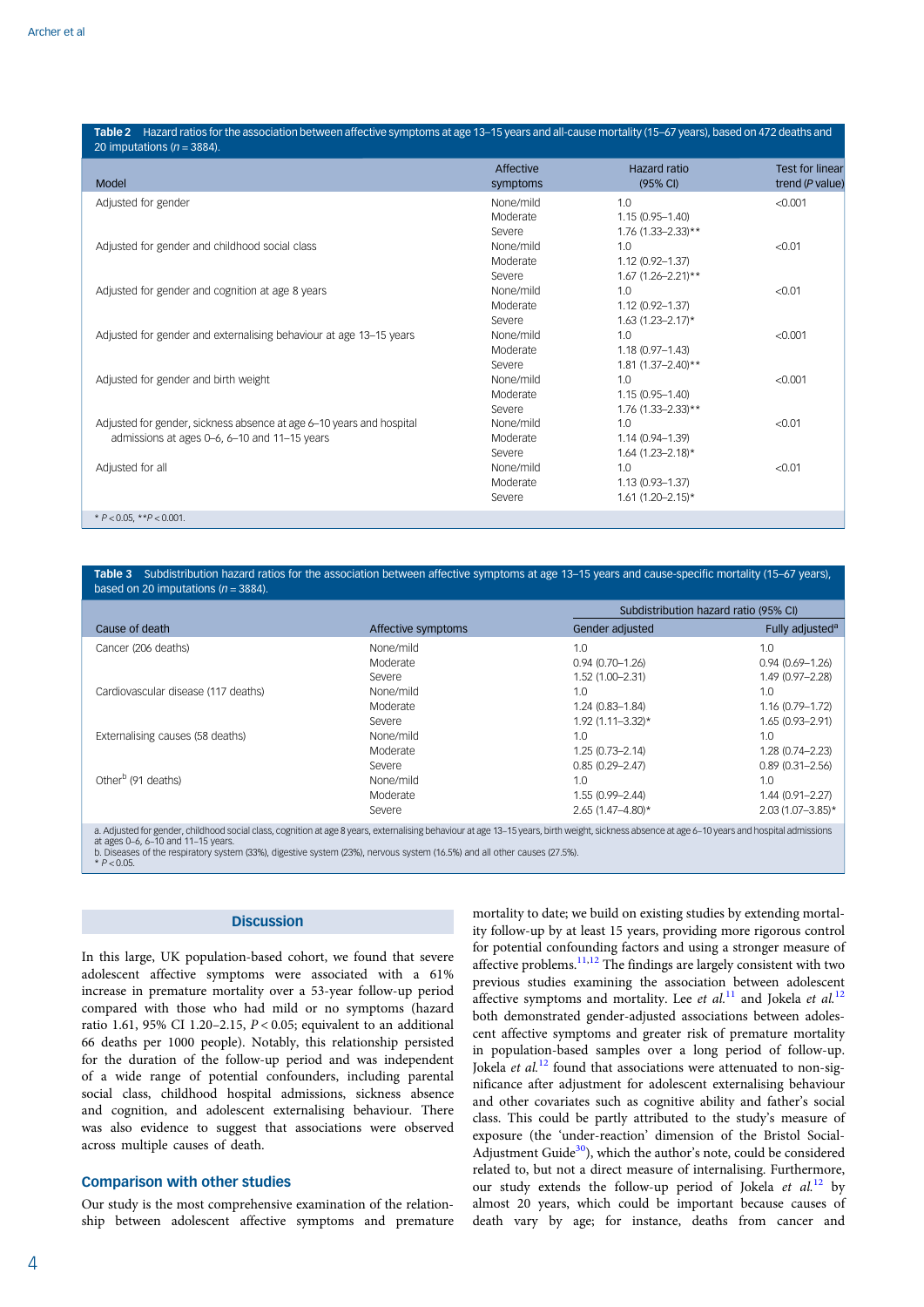<span id="page-4-0"></span>cardiovascular disease are more common at older ages compared with deaths from externalising causes.<sup>[31](#page-5-0)</sup> In the NSHD, Lee  $et al.<sup>11</sup>$  $et al.<sup>11</sup>$  $et al.<sup>11</sup>$  found that high adolescent anxiety was associated with higher rate of non-accidental mortality after age 25 years, but a lower rate of accidental mortality before age 25 years. In keeping with Jokela et  $al$ ,  $l^2$  we found no evidence of a protective effect of affective symptoms in our analyses. Lee et  $al$ <sup>[11](#page-5-0)</sup> used a singleitem measure of anxiety that classified over 50% of study members as a 'case', which may help to explain this discrepancy.

There is substantial continuity between depression experienced in adolescence and depression in adulthood; $6,32$  therefore, it is likely that the observed associations are, at least in part, a result of an accumulation effect. Equally, however, affective symptoms in adolescence may be especially detrimental because of their effect on educational attainment<sup>1,2</sup> and subsequent negative social, psycho-logical and behavioural factors.<sup>1–3[,6](#page-5-0)</sup> Because these factors are wide-ranging, it is understandable that we observed associations with mortality across several different causes of death. In particular, we found associations with deaths from cancers and cardiovascular disease after adjustment for gender; although the strongest associations were with deaths from other causes (predominantly diseases of the respiratory, digestive and nervous systems), which held after full adjustment for confounders. We did not have adequate power to examine the association between affective symptoms and deaths from other causes in more detail; however, the results are consistent with existing studies that have used mixed-age community-based samples, and have shown that depression and anxiety disorders are associated with multiple causes of death, including diseases of the metabolism, respiratory and nervous systems, and external causes such as accidents and suicide. $9,33$  $9,33$  $9,33$ 

A key criticism of existing literature examining affective symptoms and mortality is a general failure to account for potential confounding with concurrent physical and mental health. $34$ Schizophrenia and adolescent externalising behaviour have demonstrated strong associations with premature mortality in the  $\text{NSHD}^{23}$ and elsewhere;<sup>[12,35](#page-5-0)</sup> however, our results were not attenuated by controlling for externalising behaviour, nor were they explained by excluding people with schizophrenia. Likewise, we found little evidence that the associations between affective symptoms and mortality were due to confounding with poor physical health, as controlling for factors relating to poor physical health in childhood, including hospital admissions, sickness absence and birth weight, did little to attenuate associations.

# Strengths and limitations

Methodological strengths of our study include an exceptionally long follow-up period and prospectively obtained data on a wide range of potential confounding variables, although the possibility of residual confounding cannot be excluded. Loss to follow-up was particularly low as there were only 49 study members with non-linked mortality data, and missing covariate data were handled with multiple imputation. Our measure of affective symptoms strongly predicts adult mental disorder in the NSHD, $6$  suggesting good construct validity; furthermore, teacher-rated data have been shown to better predict psychiatric disorder than self-report data in other measures of child and adolescent emotional problems, as shown by the Strength and Difficulties Questionnaire.<sup>[36](#page-5-0)</sup>

Limitations of this study include low power to detect small effects, and so it was difficult to draw strong conclusions about moderate symptoms and estimates regarding cause-specific mortality. Also, the generalisability of the study may be limited because of differences in social and health challenges faced by study members compared with today's children; for example, study members

grew up in a post-war economy and in the era of serious childhood diseases such as polio and measles, which have since been effectively eradicated. Likewise, there have been considerable improvements in mental health awareness and treatment since the 1960s, which may buffer the effect of mental health problems on educational and behavioural outcomes associated with mortality; nevertheless, access to adolescent mental health services remains poor, with only around a quarter of young people in the UK getting the help they need.<sup>[37](#page-5-0)</sup>

In conclusion, we have shown that severe adolescent affective symptoms are associated with premature mortality irrespective of a range of potential confounders, including childhood social disadvantage, childhood illness and other mental health problems. Remarkably, the effect of severe adolescent affective symptoms on mortality persisted for the duration of follow-up – over 50 years; however further research is needed to elucidate the role of accumulation and potential mediating mechanisms. There was suggestive evidence of an association between affective symptoms and mortality across multiple causes of death, especially other causes, which warrants more detailed investigation with larger samples as these causes are rare. Given the prevalence of adolescent affective disorder, our findings highlight the importance of early intervention and treatment to prevent associated declines in mental and physical health, and subsequent early mortality. Early identification could be facilitated by routine assessment of mental health during medical check-ups or at school, and enhanced mental health training for health and education professionals.

Gemma Archer, PhD, Diana Kuh, PhD, Medical Research Council Unit for Lifelong Health and Ageing, University College London, UK; Matthew Hotopf, PhD, Institute of Psychiatry, Psychology & Neuroscience, King's College London, UK, and South London and Maudsley NHS Foundation Trust, UK; Mai Stafford, PhD, Marcus Richards, PhD, Medical Research Council Unit for Lifelong Health and Ageing, University College London, UK

Correspondence: Gemma Archer, PhD, MRC Unit for Lifelong Health and Ageing at UCL, University College London, 33 Bedford Place, London, WC1B 5JU, UK. Email: [g.archer@ucl.](mailto:g.archer@ucl.ac.uk) [ac.uk](mailto:g.archer@ucl.ac.uk)

First received 21 Dec 2017, final revision 3 Apr 2018, accepted 8 Apr 2018

## Supplementary material

Supplementary material is available online at <https://doi.org/10.1192/bjp.2018.90>.

#### Funding

G.A. is supported by an Economic and Social Research Council research studentship. M.S. is supported by the UK Medical Research Council (unit programme number MC\_UU\_12019/1) D.K. is funded by the UK Medical Research Council (unit programme numbers MC UU 12019/ 1 and 12019/4) and M.R. is funded by the UK Medical Research Council (unit programme numbers MC UU 12019/1 and 12019/3). This paper represents independent research part-funded by the National Institute for Health Research (NIHR) Biomedical Research Centre at South London and Maudsley NHS Foundation Trust and King's College London. The views expressed are those of the authors and not necessarily those of the NHS, the NIHR or the Department of Health. The funders had no role in study design, analysis, interpretation of data, writing of the report, or the decision to submit the article for publication.

## References

- 1 Lacey RE, Kumari M, McMunn A. Parental separation in childhood and adult inflammation: the importance of material and psychosocial pathways. Psychoneuroendocrinology 2013; 38: 2476–84.
- 2 Richards M, Abbott RA, Childhood Mental Health and Life Chances in Post-war Britain: Insights from Three National Birth Cohort Studies. Centre for Mental Health, 2009.
- 3 Breslau N, Peterson EL, Schultz LR, Chilcoat HD, Andreski P, Major depression and stages of smoking: a longitudinal investigation. Arch Gen Psychiatry 1998; 55: 161–6.